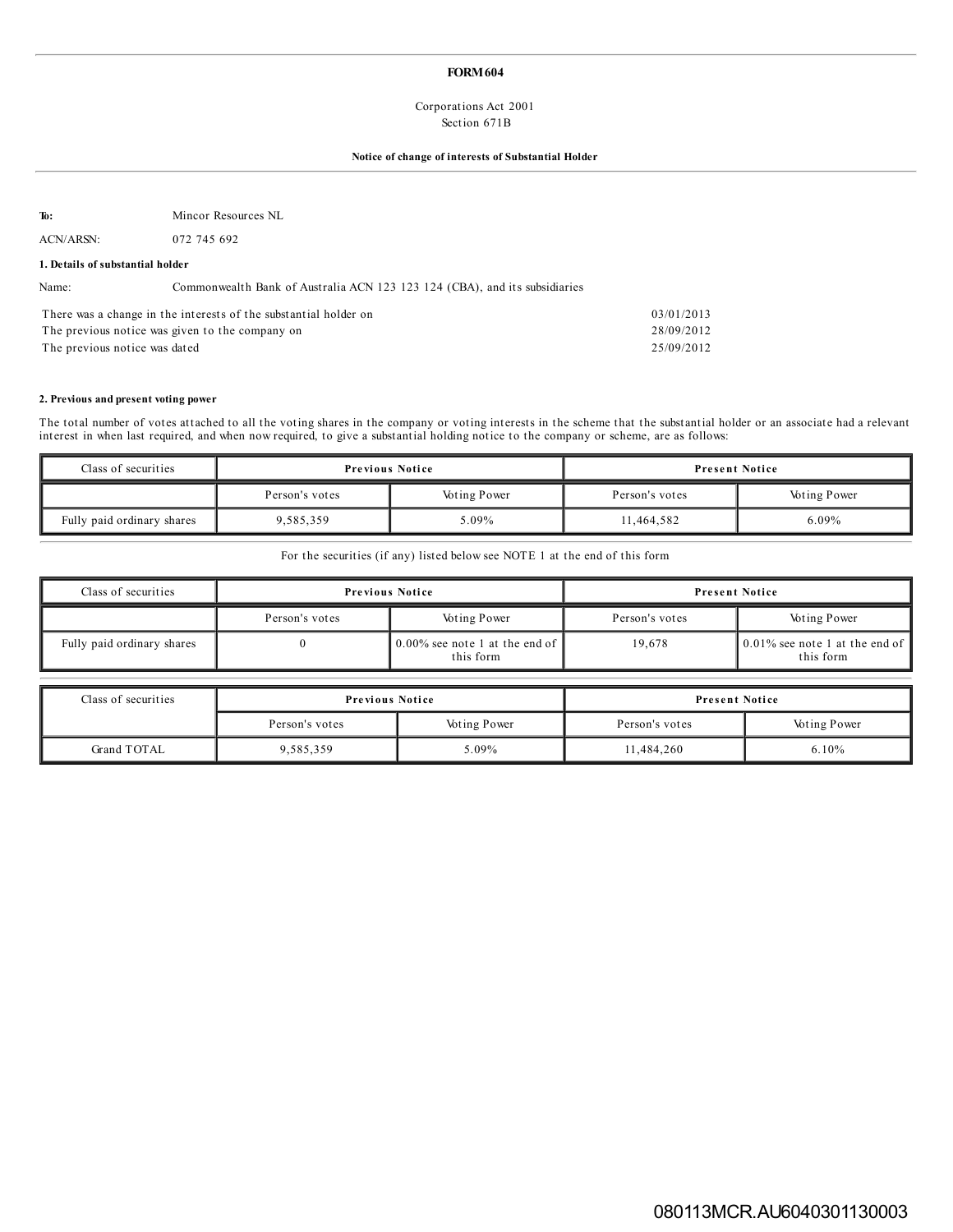## **3. Changes in relevant interest**

Particulars of each change in, or change in the nature of, a relevant interest of the substantial shareholder or an associate in voting securities of the company or scheme, since the substantial holder was last required to give a substantial holding notice to the company or scheme are as follows:

| Date of change                      | Person whose relevant<br>interest changed | Nature of change | Consideration given in<br>relation to change | Class and number of<br>securities affected | Person's votes affected |
|-------------------------------------|-------------------------------------------|------------------|----------------------------------------------|--------------------------------------------|-------------------------|
| See annexure "B" to this<br>notice. |                                           |                  |                                              |                                            |                         |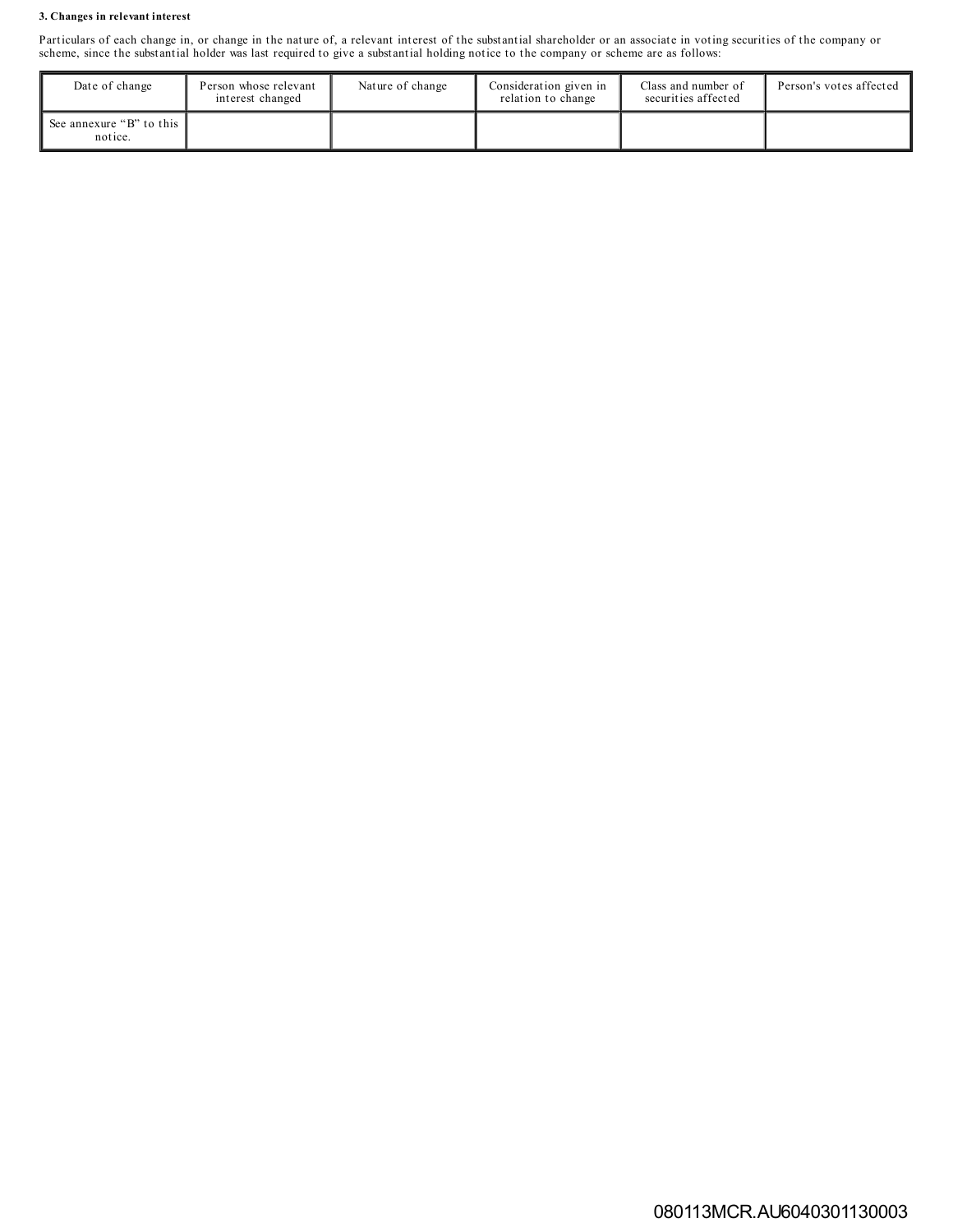#### **4. Present relevant interests**

Particulars of each relevant interest of the substantial holder in voting securities after the change are as follows:

| Holder of relevant<br>interest                                                                                  | Registered holder of<br>securities | Person entitled to be<br>registered as holder | Nature of relevant interest                                                                                                                                                                                       | Class and number<br>of Shares                                                            | Person's votes |
|-----------------------------------------------------------------------------------------------------------------|------------------------------------|-----------------------------------------------|-------------------------------------------------------------------------------------------------------------------------------------------------------------------------------------------------------------------|------------------------------------------------------------------------------------------|----------------|
| Acadian Asset<br>Management (Australia)                                                                         | Citicorp Nominees Pty<br>Limited   |                                               | Power to exercise voting rights pursuant to<br>position held as manager under investment<br>mandate                                                                                                               | 307,072 Fully<br>paid ordinary<br>shares                                                 | 307,072        |
| Acadian Asset<br>Management (Australia)                                                                         | Citigroup Global Market<br>Limited |                                               | Power to exercise voting rights pursuant to<br>position held as manager under investment<br>mandate                                                                                                               | 1,967,655 Fully<br>paid ordinary<br>shares                                               | 1,967,655      |
| Acadian Asset<br>Management (Australia)                                                                         | Northern Trust<br>Company          |                                               | Power to exercise voting rights pursuant to<br>position held as manager under investment<br>mandate                                                                                                               | 67,649 Fully paid<br>ordinary shares                                                     | 67,649         |
| Acadian Asset<br>Management (Australia)                                                                         | The Northern Trust<br>Company      |                                               | Power to exercise voting rights pursuant to<br>position held as manager under investment<br>mandate                                                                                                               | 467,521 Fully<br>paid ordinary<br>shares                                                 | 467,521        |
| Avanteos Investments<br>Limited                                                                                 | Avanteos Investments<br>Limited    |                                               | Power to control the exercise of a right to<br>vote attached to securities and/or to control<br>the exercise of the power to dispose of<br>securities pursuant to the position held as<br>superannuation trustee. | 101,980 Fully<br>paid ordinary<br>shares                                                 | 101,980        |
| Colonial First State<br>Investment Limited (1)                                                                  | Citicorp Nominees Pty<br>Limited   |                                               | Power to exercise voting rights pursuant to<br>position held as the responsible entity of a<br>managed investment scheme                                                                                          | 6,124,070 Fully<br>paid ordinary<br>shares                                               | 6,124,070      |
| Colonial First State<br>Investment Limited (2)                                                                  | National Nominees<br>Limited       |                                               | Power to exercise voting rights pursuant to<br>position held as manager under investment<br>mandate                                                                                                               | 242,030 Fully<br>paid ordinary<br>shares                                                 | 242,030        |
| Colonial First State<br>Investment Limited (3)                                                                  | Citicorp Nominees Pty<br>Limited   |                                               | Power to exercise voting rights pursuant to<br>position held as the responsible entity of a<br>managed investment scheme                                                                                          | 19,678 Fully paid<br>ordinary shares*<br>See note 1 on the<br>last page of this<br>form. | 19.678         |
| Commonwealth Bank<br>Officers Superannuation<br>Corporation Pty<br>Limited ATF Officers'<br>Superannuation Fund | Citicorp Nominees Pty<br>Limited   |                                               | Power to exercise voting rights pursuant to<br>position held as superannuation trustee                                                                                                                            | 1,074,026 Fully<br>paid ordinary<br>shares                                               | 1,074,026      |
| Realindex Investments<br>Limited                                                                                | Citicorp Nominees Pty<br>Limited   |                                               | Power to control the exercise of a right to<br>vote attached to securities and/or to control<br>the exercise of the power to dispose of<br>securities.                                                            | 1,050,925 Fully<br>paid ordinary<br>shares                                               | 1,050,925      |
| Realindex Investments<br>Limited                                                                                | National Nominees<br>Limited       |                                               | Power to control the exercise of a right to<br>vote attached to securities and/or to control<br>the exercise of the power to dispose of<br>securities.                                                            | 61,654 Fully paid<br>ordinary shares                                                     | 61,654         |
| Grand Total                                                                                                     |                                    |                                               |                                                                                                                                                                                                                   |                                                                                          | 11.484.260     |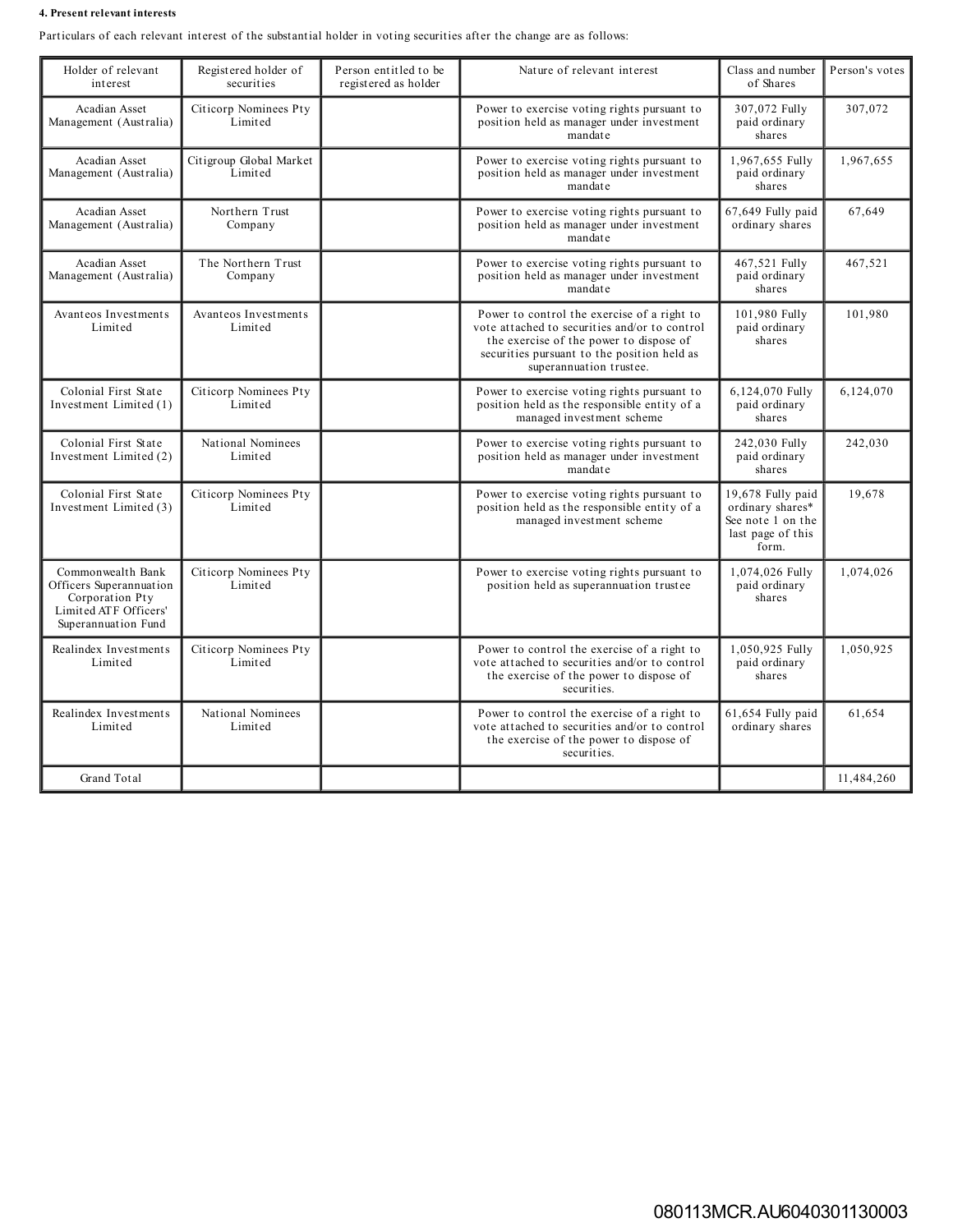#### **5. Changes in association**

The persons who have become associates(2) of, ceased to be associates of, or have changed the nature of their association (9) with, the substantial holder in relation to voting interests in the company or scheme are as follows:

| <b>ACN/ARSN</b><br>applicable)<br>Name and the N<br>AUN/<br>, , ,<br>. | Nature<br>Association |
|------------------------------------------------------------------------|-----------------------|
|                                                                        |                       |

#### **6.Addresses**

The addresses of persons named in this form are as follows:

| Name                                                                                                   | Address                                                      |
|--------------------------------------------------------------------------------------------------------|--------------------------------------------------------------|
| Acadian Asset Management (Australia)                                                                   | Level 40, 264 George Street Australia Square Sydney NSW 2000 |
| Avanteos Investments Limited                                                                           | Ground Floor, Tower 1 201 Sussex Street Sydney NSW 2000      |
| Colonial First State Investment Limited (1)                                                            | Ground Floor, Tower 1 201 Sussex Street Sydney NSW 2000      |
| Colonial First State Investment Limited (2)                                                            | Ground Floor, Tower 1 201 Sussex Street Sydney NSW 2000      |
| Commonwealth Bank Officers Superannuation Corporation Pty Limited ATF<br>Officers' Superannuation Fund | Ground Floor, Tower 1 201 Sussex Street Sydney NSW 2000      |
| Realindex Investments Limited                                                                          | Ground Floor, Tower 1 201 Sussex Street Sydney NSW 2000      |
| Colonial First State Investment Limited (3)                                                            | Ground Floor, Tower 1 201 Sussex Street Sydney NSW 2000      |

#### **7. Signature**

NOTE 1--(This note is relevant to section 2 3 4 and 5)

The relevant interests in these securitites are /were held by Colonial First State Investments Limited (CFS) as responsible entity of the specified registered managed investment schemes and relate(d) to holdings in connection with the Colonial First State First Choice product range. Decisions to buy/sell those securities and exercise voting rights in<br>relation to those securities are made by extern October 2001 the Australian Securities and Investments Commission has granted certain relief to CFS and its related bodies corporate for these holdings from the provisions of **Chapter 6 of the Corporations Act in relation to the acquisition of such securities.**

.................................................................................

John Damien Hatton – Company Secretary

Dated the 8 day of January 2013.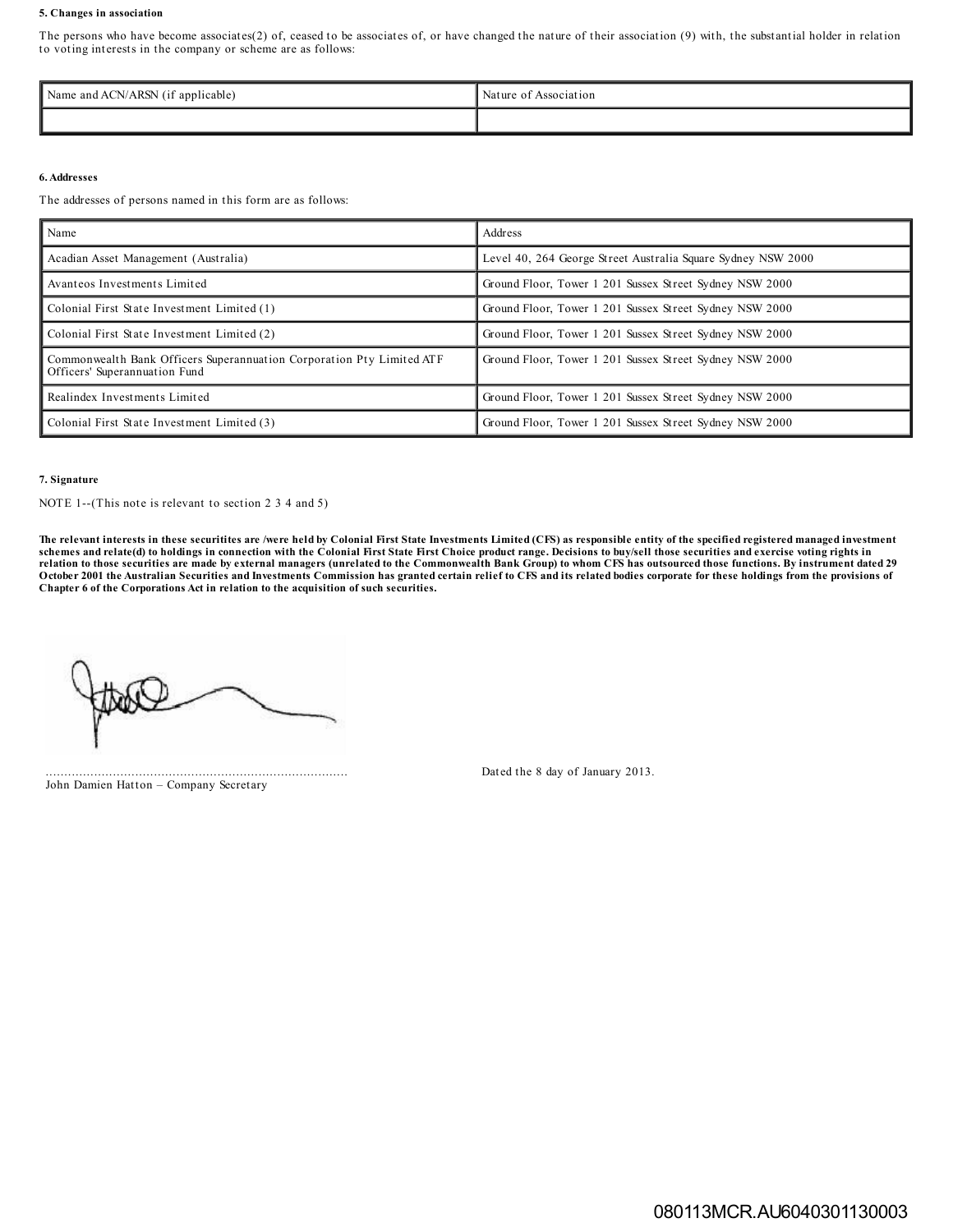## **Annexure A**

This is the annexure mark A referred to in Form 604, Notice of change of interests of Substantial Holder of Commonwealth Bank of Australia ACN 123 123 124 and certain other companies dated 03/01/2013

SCHEDULE

John Damien Hatton – Company Secretary

AEGIS CORRECTIONAL PARTNERSHIP PTY LTD AEGIS LIMITED ASB SMART CARDS LIMITED ASKLEPIOS LIMITED ASKLEPIOS LIMITED AUSIEX MANAGEMENT SERVICES PTY LTD AUSIEX NOMINEES PTY LIMITED AUSTRALIAN INVESTMENT EXCHANGE LIMITED AVANTEOS INVESTMENTS LIMITED BANK OF WESTERN AUSTRALIA LTD BAWA (NO.1) PTY LTD BROADCASTING INFRASTRUCTURE PTY LIMITED BURDEKIN INVESTMENTS LIMITED BWA CONVEYANCING PTY LTD BWA ESAP PTY LTD BWA MANAGED INVESTMENTS LTD CABLE BEACH PTY LIMITED CAPITAL 121 PTY LIMITED CARDS NZ LIMITED CBAAIR A320 2714 PTY LTD CBAAIR PTY LTD CBA CAPITAL AUSTRALIA LIMITED CBA CAPITAL HOLDINGS INC. CBA CORPORATE SERVICES (NSW) PTY LIMITED CBA INTERNATIONAL FINANCE PTY. LIMITED CBA INVESTMENTS (NO 2) PTY LTD CBA REAL ESTATE FUNDING (NZ) LIMITED CBA SPECIALISED FINANCING LIMITED CBFC LEASING PTY. LIMITED CBFC LIMITED CIPL SENTINEL HOLDINGS PTY LTD CIPL SENTINEL PTY LTD CISL (HAZELWOOD) PTY. LIMITED CM-SOMERTON PTY. LTD.

1 YORK STREET HOLDINGS PTY LTD 158 FERNYAVENUE HOLDINGS II PTY LIMITED 158 FERNY AVENUE PTY LIMITED 30 PITT STREET PTY LIMITED 315 OUEEN STREET PTY LIMITED 4CADIAN ASSET MANAGEMENT (AUSTRALI ACADIAN ASSET MANAGEMENT (AUSTRALIA) LIMITED ACS HOLDINGS PTY LTD ADVICE ESSENTIALS PTY LIMITED ALTONA V6 PTY LIMITED AQUALITY WA INVESTMENTS PTY. LTD. ARGMA PTY LIMITED ASB BANK LIMITED ASB CAPITAL LIMITED ASB CAPITAL LIMITED ASB CAPITAL NO.2 LIMITED ASB FINANCE LIMITED ASB FUNDING LIMITED ASB GROUP (LIFE) LIMITED ASB GROUP INVESTMENTS LIMITED ASB HOLDINGS LIMITED ASB MANAGEMENT SERVICES LIMITED ASB NOMINEES LIMITED ASB SECURITIES LIMITED ASPIRE SCHOOLS FINANCING (QLD) PTY LIMITED ASPIRE SCHOOLS HOLDINGS (QLD) PTY LIMITED AUSTRALIAN BANK PTY LIMITED AUSTRALIAN CLEARING SERVICES PTY LTD AVANTEOS PTY LTD BANK OF HANGZHOU CO. LTD BERHARK PTY. LIMITED BOCOMMLIFE INSURANCE COMPANY LIMITED BOND INVESTMENTS NO 1 LIMITED **BOND INVESTMENTS UK LIMITED** BW FINANCIAL ADVICE LIMITED BW SECURITISATION MANAGEMENT PTY LTD BWA GROUP SERVICES PTY LTD BWA INTELLECTUAL PROPERTY HOLDINGS LIMITED CB-CLA LIMITED CB-CLHA PTY LIMITED CBA (DELAWARE) FINANCE INC. CBA (EUROPE) FINANCE LTD CBAASIA LIMITED CBAASSET FINANCE (NZ) LIMITED CBAASSET HOLDINGS (NZ) LIMITED CBA CAPITAL AUSTRALIA (NO 2) PTY LIMITED CBA CAPITAL TRUST I CBA CAPITAL TRUST I CBA CAPITAL TRUST II CBA CORPORATE SERVICES (VIC) PTY LIMITED CBA EQUITIES LIMITED CBA EUROPE LIMITED CBA FUNDING (NZ) LIMITED CBA FUNDING HOLDINGS PTY LTD CBA FUNDING TRUST I CBA INDEMNITY CO. PTY LIMITED CBA INVESTMENTS (NO.4) LIMITED CBA INVESTMENTS PTY LIMITED CBA IT CO PTY LIMITED CBA MTE RAIL COMPANY PTY LIMITED CBA NZ HOLDING LIMITED CBA RAIL & TRAM COMPANY PTY LIMITED CBA USD FUNDING LIMITED CBA USD INVESTMENTS PTY LIMITED CBS INTEGRATED SOLUTIONS LIMITED CBS PROFESSIONAL SERVICES LIMITED CC HOLDINGS NO. 1 PTY LTD CC HOLDINGS NO. 2 PTY LTD CC NO. 1 PTY LTD CC NO. 2 PTY LTD CCC COMMERCIAL PTY LTD CFS MANAGED PROPERTY LIMITED CFS NEWHAM LIMITED CFSP ASSET MANAGEMENT PTY LTD CFSPAI MALTA CO LIMITED CFSPAI MALTA HOLDCO LIMITED CHRISTMAS BREAK PTY LTD CHULLORA EQUITY INVESTMENT (NO 1) PTY LIMITED CHULLORA EQUITY INVESTMENT (NO 2) PTY LIMITED CHULLORA EQUITY INVESTMENT (NO 3) PTY LIMITED CIPL ARARAT PTY LTD CIPL SA SCHOOLS PTY LTD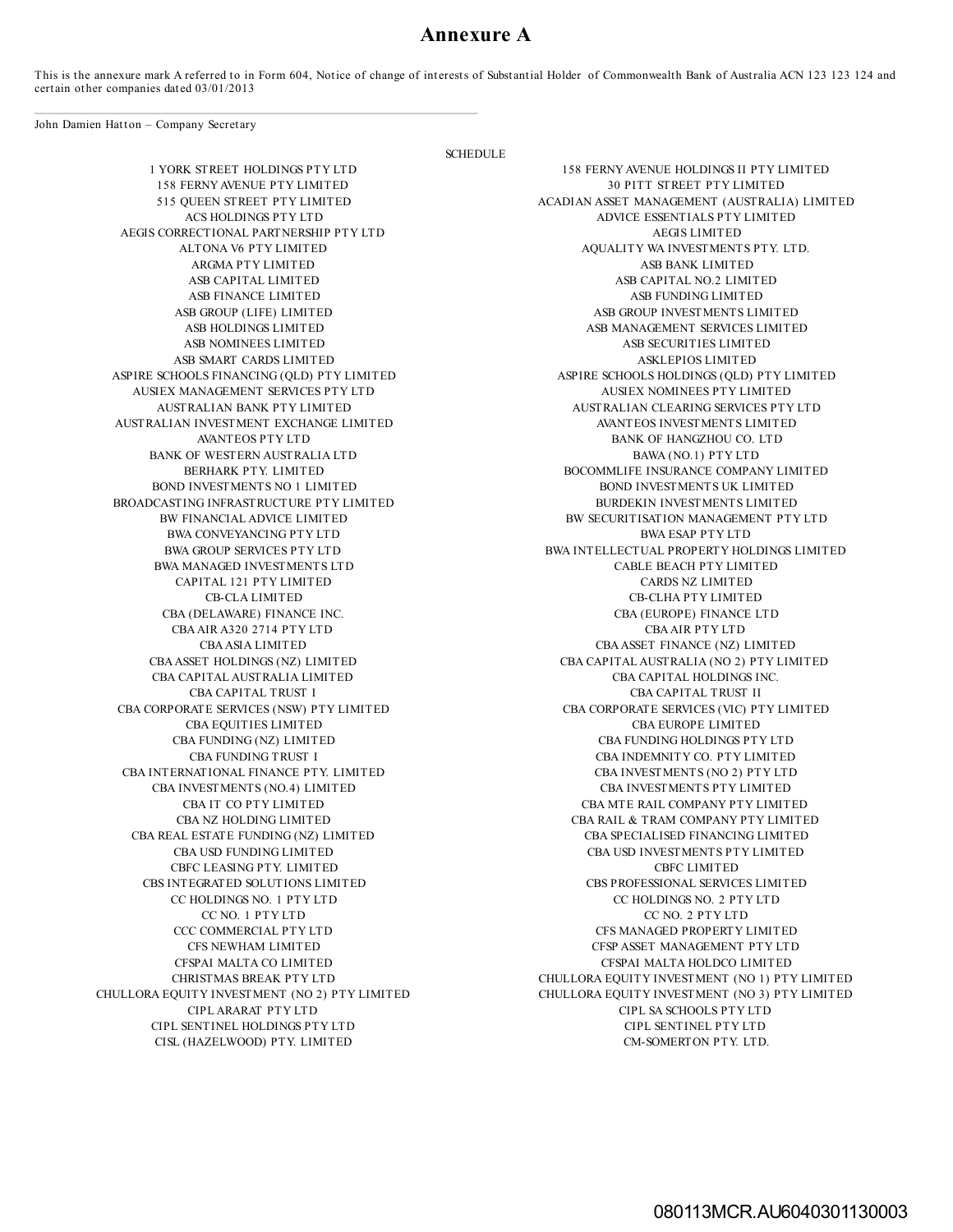COLONIAL FINANCE (AUSTRALIA) PTY LIMITED COLONIAL FINANCE LIMITED COLONIAL FIRST STATE INVESTMENT MANAGERS (UK) LIMITED COLONIAL FIRST STATE INVESTMENTS (NZ) LIMITED COLONIAL FIRST STATE PROPERTY RETAIL PTY LIMITED COLONIAL HOLDING COMPANY LIMITED COMMBANK MANAGEMENT CONSULTING (SHANGHAI) COMPANY LIMITED COMMCAPITAL S.A.R.L COMMFINANCE CO., LTD (IN LIQUIDATION) COMMFOUNDATION PTY LIMITED COMMONWEALTH BANK OF AUSTRALIA (UK) STAFF BENEFITS SCHEME TRUSTEE COMPANY LIMITED<br>COMMONWEALTH CUSTODIAL SERVICES LIMITED COMMONWEALTH INSURANCE HOLDINGS LIMITED COMMONWEALTH INVESTMENT SERVICES PTY LIMITED COMMONWEALTH INVESTMENTS PTY LIMITED COMMONWEALTH MANAGED INVESTMENTS LIMITED COMMONWEALTH PRIVATE LIMITED COMMONWEALTH PROPERTY PTY LIMITED COMMONWEALTH SECURITIES LIMITED COMMWEALTH INTERNATIONAL HOLDINGS PTY LIMITED COMSEC NOMINEES PTY LIMITED EQUIGROUP HOLDINGS PTY LIMITED FINANCIAL WISDOM LIMITED FIRST STATE DIVERSIFIED HEDGE FUND LIMITED (IN LIQUIDATION SINCE 01/12/2008) FIRST STATE HEDGE FUNDS SPC LIMITED (IN LIQUIDATION SINCE 01/12/2008) FIRST STATE INVESTMENT MANAGERS (ASIA) LIMITED FIRST STATE INVESTMENT SERVICES (UK) LIMITED FIRST STATE INVESTMENTS (BERMUDA) LIMITED FIRST STATE INVESTMENTS (CAYMAN) LIMITED FIRST STATE INVESTMENTS (HONG KONG) LIMITED FIRST STATE INVESTMENTS (JAPAN) LIMITED FIRST STATE INVESTMENTS (NZ) LIMITED FIRST STATE INVESTMENTS (SINGAPORE) FIRST STATE INVESTMENTS (UK HOLDINGS) LIMITED FIRST STATE INVESTMENTS (UK) LIMITED FIRST STATE INVESTMENTS FUND MANAGEMENT S.+ R.L. FIRST STATE INVESTMENTS GIP MANAGEMENT S.+ R.L. FIRST STATE INVESTMENTS GLOBAL RESOURCES LONG SHORT FUND LIMITED FIRST STATE INVESTMENTS HOLDINGS (SINGAPORE) LIMITED FIRST STATE INVESTMENTS ICVC FIRST STATE INVESTMENTS US HOLDINGS PTY LIMITED FIRST STATE MEDIA HOLDINGS PTY LTD FIRST STATE NOMINEES (HONG KONG) LIMITED FORTH HEALTH HOLDINGS LIMITED FORTH VALLEY INVESTMENT COMPANY LIMITED FRESHWATER COMMERCIAL NO. 1 PTY LIMITED FRESHWATER HOLDING NO.1 PTY LIMITED FRINGE 1 PTY LIMITED GT OPERATING NO.2 PTY LIMITED GT USD FUNDING PTY LIMITED HEMISPHERE LANE PTY LIMITED **HEMISPHERE LANE PTY.** LIMITED

CMGASIA LIFE HOLDINGS LIMITED CMGASIA PTY LTD COLLATERAL LEASING PTY LTD COLONIAL (UK) TRUSTEES LIMITED COLONIAL FINANCIAL CORPORATION PTY LIMITED COLONIAL FIRST STATE ASSET MANAGEMENT (AUSTRALIA) LIMITED COLONIAL FIRST STATE ASSET MANAGEMENT PTY LTD COLONIAL FIRST STATE CAPITAL MANAGEMENT PTY LTD COLONIAL FIRST STATE GROUP LIMITED COLONIAL FIRST STATE INTERNATIONAL MANAGEMENT PTY LIMITED COLONIAL FIRST STATE INVESTMENTS LIMITED COLONIAL FIRST STATE LOAN NOTE ISSUER PTY LTD COLONIAL FIRST STATE MANAGEMENT PTY LIMITED COLONIAL FIRST STATE PRIVATE EQUITY PTY LIMITED COLONIAL FIRST STATE PROPERTY MANAGEMENT PTY LTD COLONIAL LGA HOLDINGS PTY LIMITED COLONIAL MUTUAL SUPERANNUATION PTY. LTD. COLONIAL PTY LIMITED COLONIAL SERVICES PTY LIMITED COMMBANK EUROPE LIMITED COMMBANK MANAGEMENT CONSULTING (ASIA) COMPANY LIMITED COMMINTERNATIONAL LIMITED COMMONWEALTH AUSTRALIA SECURITIES LLC COMMONWEALTH BANK OFFICERS SUPERANNUATION CORPORATION PTY LIMITED COMMONWEALTH DEVELOPMENT BANK OF AUSTRALIA PTY LIMITED COMMONWEALTH FINANCIAL PLANNING LIMITED COMMONWEALTH FUNDS MANAGEMENT PTY LIMITED COMMTRADING LIMITED COMMWEALTH GROUP PTY LIMITED COPACABANA BEACH PTY LTD CORE EQUITY SERVICES NOMINEES PTY LIMITED CPHF HOTELS PTY LIMITED CRYSTAL AVENUE PTY LIMITED CTB AUSTRALIA LIMITED CULLINAN FINANCE LIMITED (IN LIQUIDATION) ELIZABETH CITY CENTRE PTY. LTD. EMERALD HOLDING COMPANY PTY LIMITED FIRST STATE (HONG KONG) LLC FIRST STATE CINDA FUND MANAGEMENT COMPANY FIRST STATE EUROPEAN DIVERSIFIED INFRASTRUCTURE S.+ R.L.

FIRST STATE FUNDS PLC FIRST STATE GLOBAL UMBRELLA FUND PUBLIC LIMITED COMPANY FIRST STATE INVESTMENT MANAGEMENT (UK) LIMITED

FIRST STATE INVESTMENTS GLOBAL RESOURCES LONG SHORT MASTER FUND LIMITED FIRST STATE INVESTMENTS INTERNATIONAL INC FIRST STATE INVESTMENTS INTERNATIONAL LIMITED GREENWOOD LENDING PTY LTD GROUP TREASURY SERVICES NZ LIMITED GT FUNDING NO. 3 PTY LTD GT INVESTMENTS NO. 3 PTY LIMITED GT OPERATING NO. 3 PTY LTD GT OPERATING NO. 4 PTY LIMITED HARBOARD BEACH PTY LTD HAZELWOOD INVESTMENT COMPANY PTY LIMITED HIC FINANCE PTY LIMITED HOMEPATH PTY LIMITED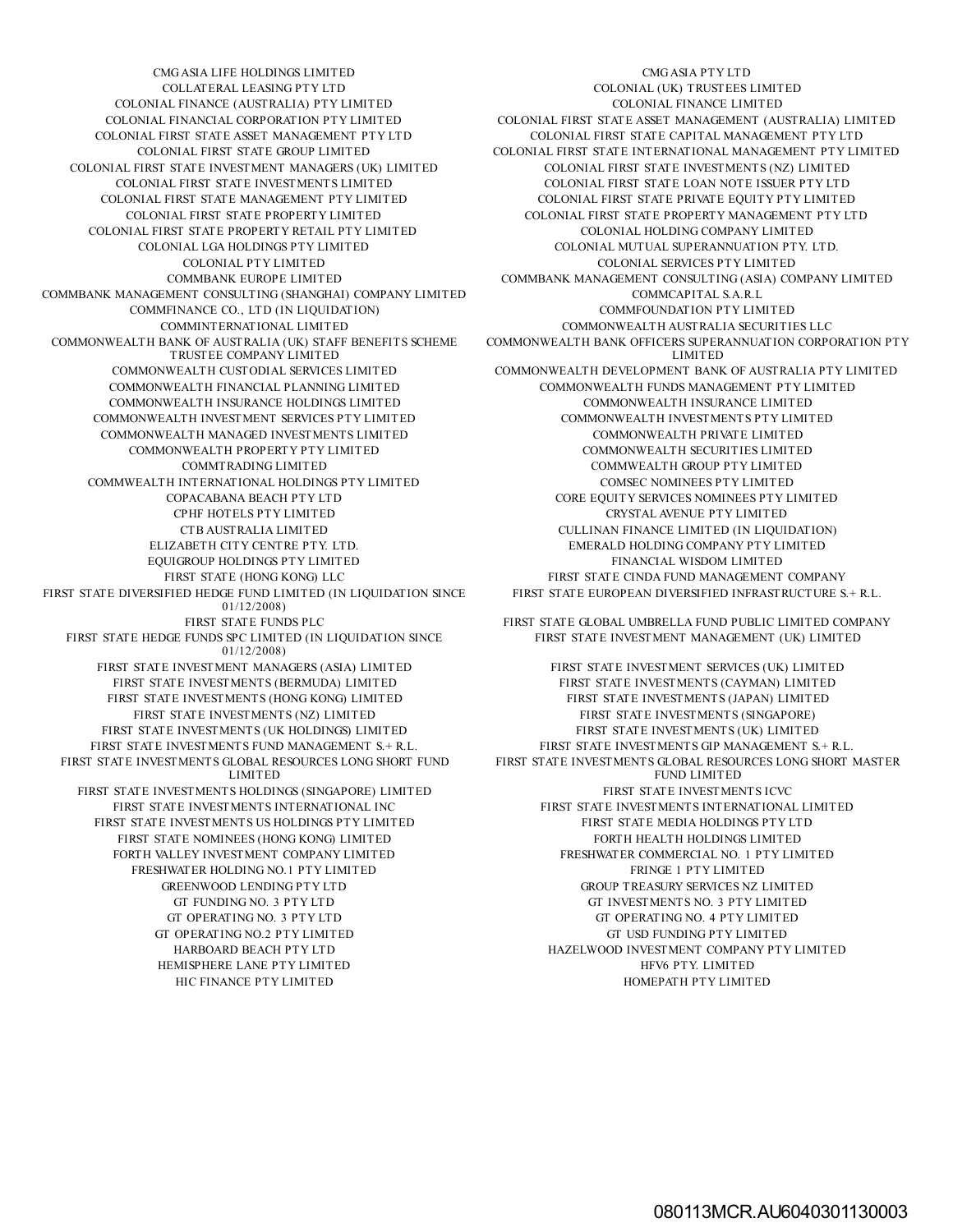INVESTMENT CUSTODIAL SERVICES LIMITED INVESTOR SECURITIES PTY LTD INVESTORWEB.COM. PTY LIMITED IPERE HOLDING MALTA LIMITED IWL BROKING SOLUTIONS LIMITED **IWL LIMITED** JACQUES MARTIN NEW ZEALAND LIMITED JACQUES MARTIN PTY. LTD. JOHN LAING HEALTH (PEMBURY) LIMITED KIWI HOME LOANS (NZ) LIMITED KSW COMMERCIAL PTY LIMITED KSW PROJECT PTY LIMITED LEASEWAY TRANSPORTATION PTY LIMITED **EXAMPLE 2018** LG INC. LILY 1 PTY LIMITED LANGUARY 1 CONTROL LILY 1 PTY LIMITED LOFT NO.3 PTY LIMITED LONEX PTY LIMITED M M A L FLEET LEASE ARRANGER PTY LTD M-LAND PTY LTD MTE DEBT VEHICLE PTY LTD **MTE LESSOR 1 PTY LTD** MTE NOMINEE PARTNER PTY LTD NETSHARE NOMINEES PTY LTD NEWPORT LIMITED NIMITZ NOMINEES PTY LIMITED NEWPORT UNITED OCTOBER NOMINEES PTY. LIMITED ORE & OVERBURDEN PTY LIMITED **EXAMPLE 2008** PADANG PTY LTD PAVILION & PARK LIMITED (IN LIQUIDATION) PIF MANAGED PROPERTY PTY LIMITED PONTOON (FUNDING) PLC (IN LIQUIDATION) PPS NOMINEES PTY LIMITED PREMIUM PLANTATIONS SERVICES PTY LTD REALINDEX INVESTMENTS PTY LIMITED RELIANCE ACHIEVER PTY LIMITED ROCK & RUBBLE (EXISTING) PTY LIMITED ROCK & RUBBLE (NEW) PTY LIMITED SHARE INVESTMENTS PTY LIMITED SI HOLDINGS LIMITED SI HOLDINGS LIMITED SOUTH AUSTRALIAN FLEET LEASE ARRANGER PTY LTD SOVEREIGN ASSURANCE COMPANY LIMITED SOVEREIGN FINANCIAL SERVICES LIMITED SOVEREIGN LIMITED SOVEREIGN SUPERANNUATION TRUSTEES LIMITED SPARAD (NO.24) PTY. LIMITED ST ANDREW'S SUPERANNUATION SERVICES PTY LTD STATE NOMINEES LTD STATE NOMINEES LTD SURFERS PARADISE RESORT HOTEL PTY LIMITED SWAN SECURITISATION FINANCE PTY LIMITED SWAN SECURITISATION INVESTMENTS PTY LTD. SYLVIA PARK BUSINESS CENTRE LIMITED

HOTEL GOLD COAST PTY LIMITED HOTEL HOLDINGS & SERVICES PTY LIMITED IPERE INVESTING MALTA LIMITED **INVESTING MALTA LIMITED IWL ASSET MANAGEMENT PTY LTD** IWL MANAGEMENT SERVICES PTY LTD JACQUES MARTIN ADMINISTRATION AND CONSULTING PTY LTD JDV LIMITED JDV NOMINEE HOLDINGS PTY LTD JDV SETTLEMENTS NOMINEES PTY LTD JDV STOCK HOLDINGS NOMINEES PTY LTD KIWI INCOME PROPERTIES LIMITED **EXECUTES KIWI PROPERTY HOLDINGS LIMITED** KIWI PROPERTY MANAGEMENT LIMITED **KSW COMMERCIAL HOLDINGS PTY LIMITED** LOFT NO 1 PTY LIMITED LOFT NO 2 PTY LIMITED MIS FUNDING NO.1 PTY LIMITED MORTGAGE HOLDING TRUST COMPANY LIMITED MTE LESSOR 2 PTY LTD MTE LESSOR 3 PTY LTD MTE LESSOR 4 PTY LTD AND THE LESSOR 5 PTY LTD OPPORTUNISTIC HOLDING COMPANY PTY LIMITED PINNACLE EDUCATION SA HOLDING COMPANY PTY LIMITED POINT COOK OPPORTUNISTIC INVESTMENT COMPANY PTY LIMITED PREFERRED CAPITAL LIMITED PREMIUM ALTERNATIVE INVESTMENTS PTY LIMITED PREMIUM CUSTODY SERVICES PTY LTD<br>REMIUM PLANTATIONS SERVICES PTY LTD PERIODE PT BANK COMMONWEALTH PT COMMONWEALTH LIFE PT FIRST STATE INVESTMENTS INDONESIA QILU BANK CO., LTD. QUAY (FUNDING) PLC (IN LIQUIDATION) RESIDENTIAL MORTGAGE GROUP PTY LTD ROCK & RUBBLE (DEBT VEHICLE) PTY LIMITED SAFE NO1 PTY LTD SAFE NO2 PTY LTD SAFE NO3 PTY LTD SAFE NO9 PTY LIMITED SAFE NO9 PTY LIMITED SAFE NO9 PTY LIMITED SAFE USD HOLDINGS PTY LTD SBN NOMINEES PTY. LIMITED SCHERER LIMITED (IN LIQUIDATION) SCOTGEM LIMITED SEAHORSE INVESTMENTS UK LIMITED (IN LIQUIDATION) SECURITISATION ADVISORY SERVICES PTY. LIMITED SECURITISATION MANAGEMENT SERVICES LIMITED SECURITY HOLDING INVESTMENT ENTITY LINKING DEALS LIMITED SENATOR HOUSE INVESTMENTS (UK) LIMITED (IN LIQUIDATION) SENBARY PTY LIMITED SHARE DIRECT NOMINEES PTY LIMITED SIF RAILWAY NO.1 PTY LIMITED (EXTERNAL ADMINISTRATION) SIF RAILWAY NO.2 PTY LIMITED (EXTERNAL ADMINISTRATION) SOVEREIGN SERVICES LIMITED SOVEREIGN SUPERANNUATION FUNDS LIMITED ST ANDREW'S AUSTRALIA PTY LTD ST ANDREW'S FINANCIAL SERVICES PTY LTD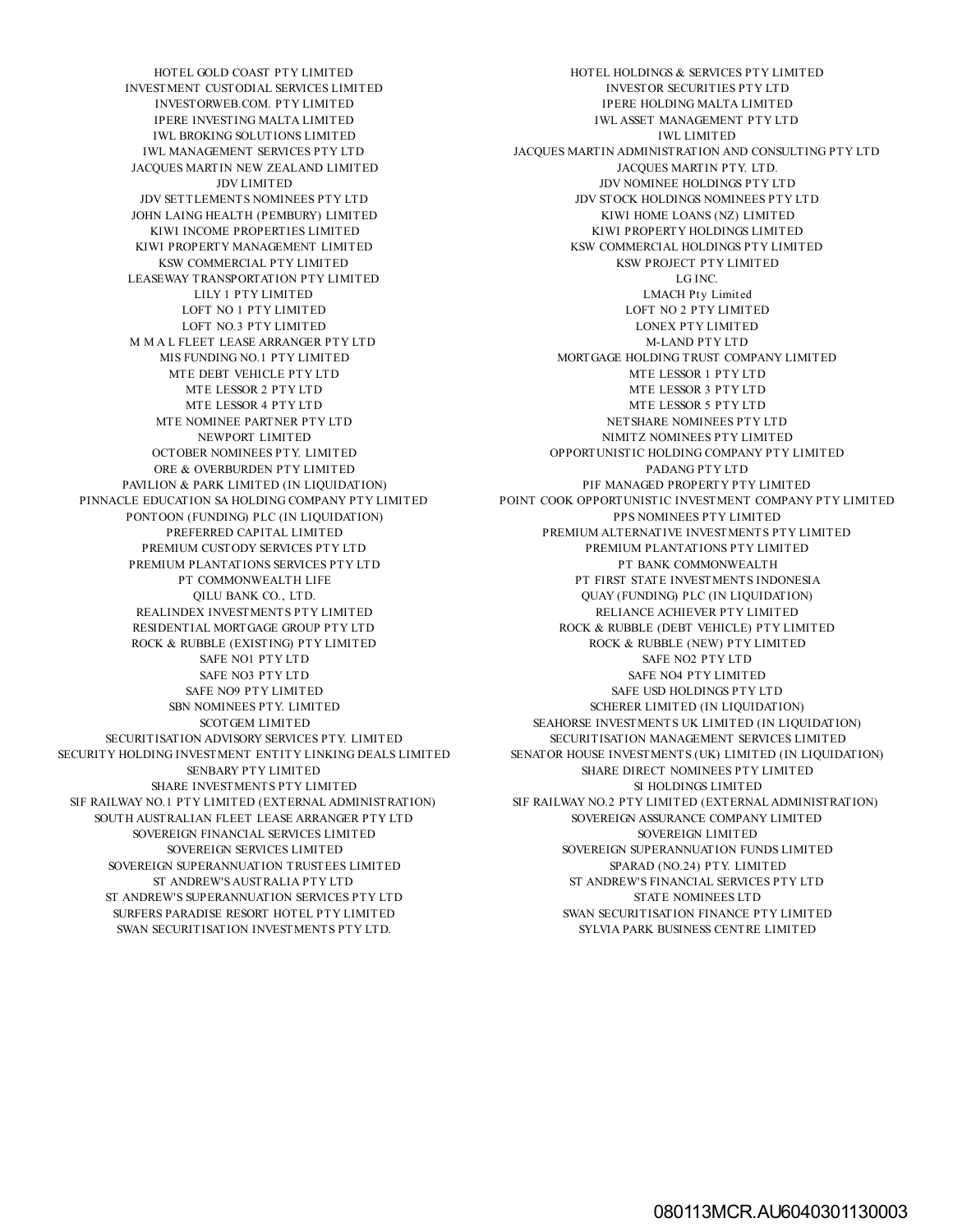T.W. CUSTODIANS LIMITED TANKSTREAM RAIL (BY - 1) PTY LIMITED TANKSTREAM RAIL (BY - 2) PTY LIMITED TANKSTREAM RAIL (BY - 2) PTY LIMITED TANKSTREAM RAIL (BY - 4) PTY LIMITED<br>TANKSTREAM RAIL (SW - 2) PTY LIMITED TANKSTREAM RAIL (SW - 2) PTY LIMITED TANKSTREAM RAIL (SW - 3) PTY LIMITED THE COLONIAL MUTUAL LIFE ASSURANCE SOCIETY LIMITED TORQUAY BEACH PTY LTD TOTAL KEEN INVESTMENT LIMITED TUNBRIDGE WELLS INVESTMENT COMPA VH-VZF PTY LTD VH-VZG PTY LTD VIETNAM INTERNATIONAL BANK VIPRO PTY LIMITED VOTRAINT NO.1351 PTY LIMITED VOTRAINT NO.1351 PTY LIMITED VOTRAINT NO.1351 PTY LIMITED WHITTAKER MACNAUGHT PTY. LTD.

TANKSTREAM RAIL (BY - 2) PTY LIMITED TANKSTREAM RAIL (BY - 3) PTY LIMITED TANKSTREAM RAIL (VICTORIA) PTY LIMITED TUNBRIDGE WELLS INVESTMENT COMPANY LIMITED VICTORIAN FLEET LEASE ARRANGER PTY LTD VIPRO PTY LIMITED

**End of Annexure A**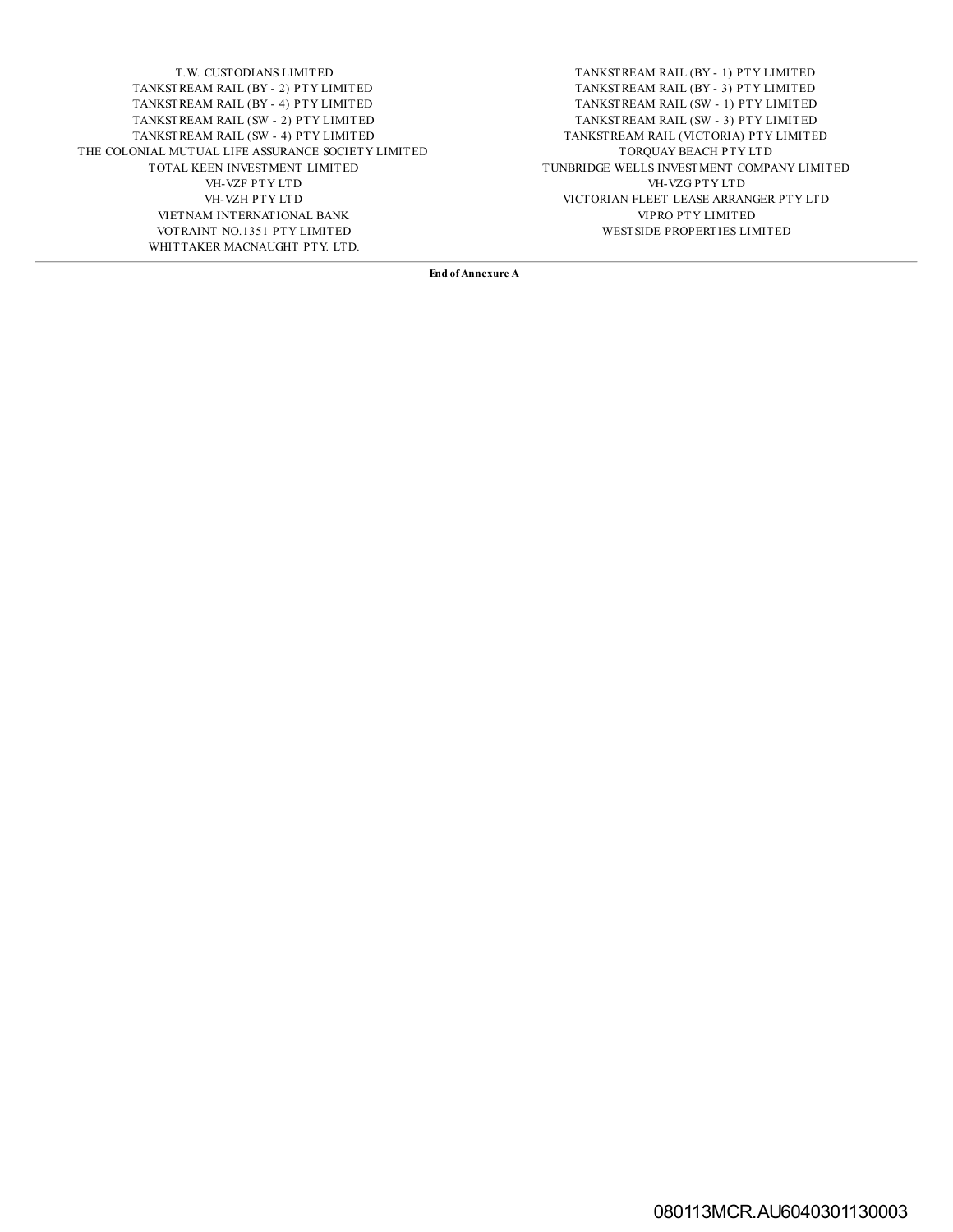# **Annexure B**

This is the annexure mark B referred to in Form 604, Notice of change of interests of Substantial Holderof Commonwealth Bank of Australia ACN 123 123 124 and certain other companies dated 03/01/2013

John Damien Hatton – Company Secretary

#### **Re al i nde x Investme nts Limite d**

| Date                | Registered Company            | Transaction type | Ouantity  | Consideration |
|---------------------|-------------------------------|------------------|-----------|---------------|
| 01 Nov 2012         | Citicorp Nominees Pty Limited | SELL             | $-128234$ | $-154379$     |
| 02 Nov 2012         | Citicorp Nominees Pty Limited | <b>SELL</b>      | $-195626$ | $-238072$     |
| 05 Nov 2012         | Citicorp Nominees Pty Limited | <b>SELL</b>      | $-41463$  | -48802        |
| 07 Nov 2012         | Citicorp Nominees Pty Limited | <b>SELL</b>      | $-48436$  | $-57822$      |
| 08 Nov 2012         | Citicorp Nominees Pty Limited | <b>SELL</b>      | $-85930$  | $-100607$     |
| 09 Nov 2012         | Citicorp Nominees Pty Limited | <b>SELL</b>      | $-24642$  | $-29201$      |
| 19 Nov 2012         | Citicorp Nominees Pty Limited | <b>SELL</b>      | $-37917$  | $-34131$      |
| 20 Nov 2012         | Citicorp Nominees Pty Limited | <b>SELL</b>      | $-73683$  | -70066        |
| 28 Nov 2012         | Citicorp Nominees Pty Limited | <b>BUY</b>       | 26006     | 26847         |
| Total               |                               |                  | $-609925$ | $-706233$     |
| Date                | Registered Company            | Transaction type | Quantity  | Consideration |
| 19 Nov 2012         | National Nominees Limited     | <b>SELL</b>      | -14733    | $-13262$      |
| 20 Nov 2012         | National Nominees Limited     | <b>SELL</b>      | $-28630$  | $-27225$      |
| Total               |                               |                  | $-43363$  | $-40487$      |
| <b>Entity Total</b> |                               |                  | $-653288$ | $-746720$     |

## **Col oni al First State Investme nt Limite d (2)**

| Date                | <b>Registered Company</b> | Transaction type | Ouantity | Consideration |
|---------------------|---------------------------|------------------|----------|---------------|
| 21 Dec 2012         | National Nominees Limited | <b>BUY</b>       | 7358     | 7131          |
| 21 Dec 2012         | National Nominees Limited | <b>BUY</b>       | 26979    | 26146         |
| 24 Dec 2012         | National Nominees Limited | <b>BUY</b>       | 5682     | 5599          |
| 24 Dec 2012         | National Nominees Limited | <b>BUY</b>       | 20833    | 20530         |
| 27 Dec 2012         | National Nominees Limited | <b>BUY</b>       | 2849     | 2829          |
| 27 Dec 2012         | National Nominees Limited | <b>BUY</b>       | 10445    | 10373         |
| 28 Dec 2012         | National Nominees Limited | <b>BUY</b>       | 7706     | 7687          |
| 28 Dec 2012         | National Nominees Limited | <b>BUY</b>       | 28256    | 28188         |
| 31 Dec 2012         | National Nominees Limited | <b>BUY</b>       | 9332     | 9244          |
| 31 Dec 2012         | National Nominees Limited | <b>BUY</b>       | 34218    | 33895         |
| 02 Jan 2013         | National Nominees Limited | <b>BUY</b>       | 18937    | 18675         |
| 02 Jan 2013         | National Nominees Limited | <b>BUY</b>       | 69435    | 68474         |
| Total               |                           |                  | 242030   | 238771        |
| <b>Entity Total</b> |                           |                  | 242030   | 238771        |

## **Col oni al First State Investme nt Limite d (3)**

| Date                | Registered Company            | Transaction type | Ouantity | Consideration |
|---------------------|-------------------------------|------------------|----------|---------------|
| 02 Oct 2012         | Citicorp Nominees Pty Limited | <b>BUY</b>       | 2988     | 2856          |
| 03 Oct 2012         | Citicorp Nominees Pty Limited | <b>BUY</b>       | 2988     | 2801          |
| 04 Oct 2012         | Citicorp Nominees Pty Limited | <b>BUY</b>       | 17902    | 17286         |
| 05 Nov 2012         | Citicorp Nominees Pty Limited | <b>SELL</b>      | $-2537$  | $-3042$       |
| 06 Nov 2012         | Citicorp Nominees Pty Limited | <b>SELL</b>      | $-5296$  | $-6311$       |
| 07 Nov 2012         | Citicorp Nominees Pty Limited | <b>SELL</b>      | $-4481$  | $-5342$       |
| 11 Dec 2012         | Citicorp Nominees Pty Limited | <b>BUY</b>       | 6153     | 5832          |
| 12 Dec 2012         | Citicorp Nominees Pty Limited | <b>BUY</b>       | 1127     | 1083          |
| Total               |                               |                  | 18844    | 15163         |
| <b>Entity Total</b> |                               |                  | 18844    | 15163         |

#### **Col oni al First State Investme nt Limite d (1)**

| Date        | Registered Company            | Transaction type | Ouantity | Consideration |
|-------------|-------------------------------|------------------|----------|---------------|
| 26 Sep 2012 | Citicorp Nominees Pty Limited | BUY              | 60486    | 56046         |
| 26 Sep 2012 | Citicorp Nominees Pty Limited | <b>BUY</b>       | 180279   | 167046        |
| 18 Oct 2012 | Citicorp Nominees Pty Limited | <b>BUY</b>       | 4519     | 5024          |
| 18 Oct 2012 | Citicorp Nominees Pty Limited | <b>BUY</b>       | 21123    | 23482         |
| 19 Oct 2012 | Citicorp Nominees Pty Limited | <b>BUY</b>       | 38257    | 44975         |

# 080113MCR.AU6040301130003